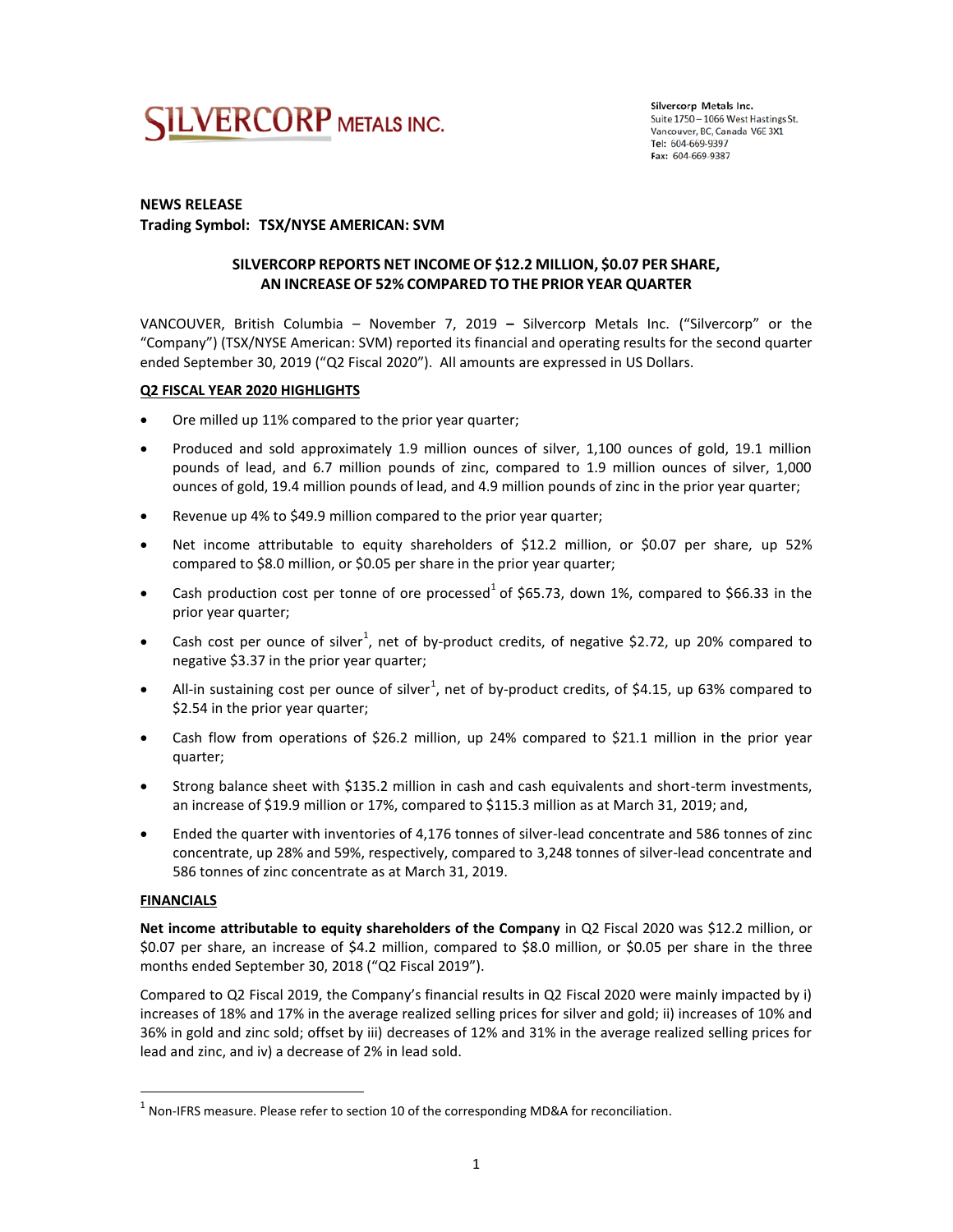**Sales** in Q2 Fiscal 2020 were \$49.9 million, up 4% or \$1.8 million, compared to \$48.1 million in Q2 Fiscal 2019. Silver, gold, and base metals sales represented \$27.4 million, \$1.3 million, and \$21.1 million, respectively, compared to silver, gold and base metals sales of \$23.4 million, \$1.0 million, and \$23.6 million, respectively, in Q2 Fiscal 2019.

**Cost of sales** in Q2 Fiscal 2020 was \$24.5 million, a decrease of \$0.9 million or 4%, compared to \$25.4 million in Q2 Fiscal 2019. The cost of sales included \$17.3 million (Q2 Fiscal 2019 - \$18.2 million) cash production costs, \$1.4 million mineral resources tax (Q2 Fiscal 2019 - \$1.4 million), and \$5.8 million (Q2 Fiscal 2019 - \$5.8 million) depreciation and amortization charges. The decrease in cash production costs expensed was mainly due to a decrease of 1% in cash production costs per tonne of ore processed and less silver and lead sold.

**Gross profit margin** in Q2 Fiscal 2020 was 51%, compared to 47% in Q2 Fiscal 2019. Ying Mining District's gross profit margin was 53% compared to 50% in Q2 Fiscal 2019. GC Mine's gross profit margin was 37% compared to 29% in Q2 Fiscal 2019.

**General and administrative expenses** in Q2 Fiscal 2020 were \$4.9 million, an increase of \$0.3 million, compared to \$4.6 million in Q2 Fiscal 2019. The increase was mainly due to higher labour costs resulting from an increase in employees' pay-rates and non-cash share-based compensation expenses.

**Share of loss in an associate** in Q2 Fiscal 2020 was \$0.2 million, compared to \$0.1 million in Q2 Fiscal 2019. The loss represents the Company's equity pickup in New Pacific Metals Corp.("NUAG").

**Income tax expenses** in Q2 Fiscal 2020 were \$5.1 million compared to \$5.8 million in Q2 Fiscal 2019. The income tax expense recorded in Q2 Fiscal 2020 included current income tax expense of \$1.0 million (Q2 Fiscal 2019 – \$5.1 million) and deferred income tax expense of \$4.1 million (Q2 Fiscal 2019 – \$0.7 million).

**Cash flow provided by operating activities** in Q2 Fiscal 2020 was \$26.2 million, an increase of \$5.1 million, compared to \$21.1 million in Q2 Fiscal 2019.

**For the six months ended September 30, 2019,** net income attributable to equity shareholders of the Company was \$24.8 million or \$0.14 per share, an increase of \$5.8 million, compared to \$19.0 million or \$0.11 per share in the same prior year period; sales were \$95.5 million, up 2% from \$93.2 million in the same prior year period; share of loss in NUAG was \$0.5 million, compared to \$0.4 million in the same prior year period; and cash flow from operating activities was \$46.1 million, up 9% from \$42.2 million in the same prior year period.

The Company ended the period with \$135.2 million in cash and short-term investments, an increase of \$19.9 million or 17%, compared to \$115.3 million as at March 31, 2019.

Working capital as at September 30, 2019 was \$125.0 million, an increase of \$28.0 million or 29%, compared to \$97.0 million as at March 31, 2019.

### **OPERATIONS AND DEVELOPMENT**

### (i) Q2 Fiscal 2020 vs. Q2 Fiscal 2019

In Q2 Fiscal 2020, on a consolidated basis, the Company mined 259,257 tonnes of ore, an increase of 4% or 10,838 tonnes, compared to 248,419 tonnes in Q2 Fiscal 2019. Ore mined at the GC Mine increased by 23% or 15,415 tonnes, while the ore mined at the Ying Mining District decreased by 3% or 4,577 tonnes. Ore milled was 265,281 tonnes, up 11% compared to 239,728 tonnes in Q2 Fiscal 2019.

In Q2 Fiscal 2020, the Company sold approximately 1.9 million ounces of silver, 1,100 ounces of gold, 19.1 million pounds of lead, and 6.7 million pounds of zinc, compared to 1.9 million ounces of silver, 1,000 ounces of gold, 19.4 million pounds of lead, and 4.9 million pounds of zinc in Q2 Fiscal 2019. As at September 30, 2019, the Company had inventories of 4,176 tonnes of silver-lead concentrate and 586 tonnes of zinc concentrate, up 28% and 59%, respectively, compared to 3,248 tonnes of silver-lead concentrate and 368 tonnes of zinc concentrate as at March 31, 2019.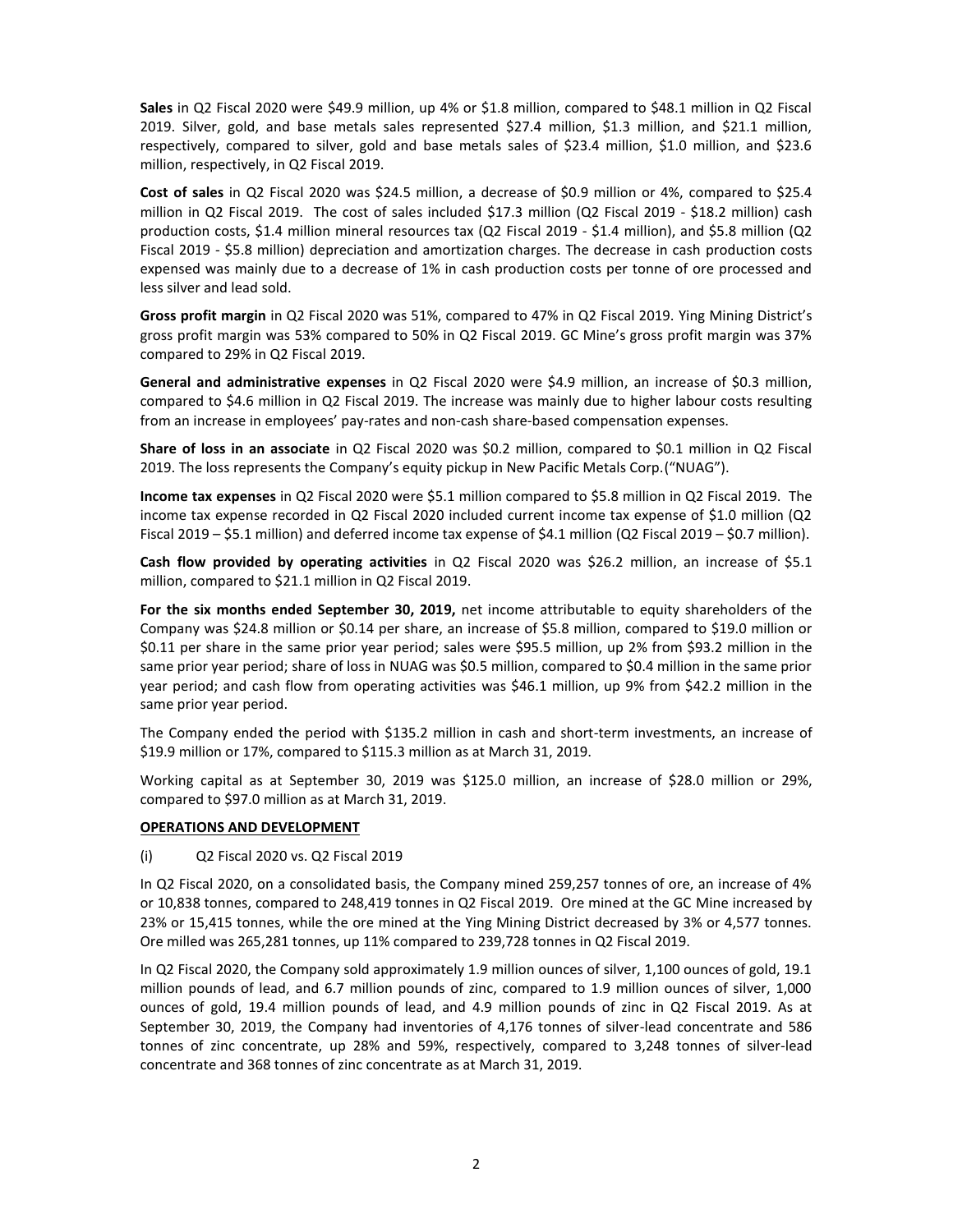In Q2 Fiscal 2020, the consolidated total mining costs and cash mining costs were \$72.85 and \$52.37 per tonne, compared to \$72.71 and \$53.90 per tonne, respectively, in Q2 Fiscal 2019. The consolidated total milling costs and cash milling costs in Q2 Fiscal 2020 were \$12.46 and \$10.76 per tonne, compared to \$11.60 and \$9.36 per tonne, respectively, in Q2 Fiscal 2019. The increase in the cash milling cost was mainly due to an increase of \$0.3 million in material costs resulting from the timing difference of maintenance and prevention work performed at the mills.

The consolidated cash production cost per tonne of ore processed in Q2 Fiscal 2020 were \$65.73, down 1% compared to \$66.33 in Q2 Fiscal 2019, and below the Company's Fiscal 2020 annual guidance of \$71.80. The consolidated all-in sustaining production cost per tonne of ore processed was \$109.51, an increase of 2% compared to \$107.51 in Q2 Fiscal 2019, but below the Company's Fiscal 2020 annual guidance of \$125.50. The increase was primarily due to an increase of \$1.7 million in sustaining capital expenditures.

In Q2 Fiscal 2020, the consolidated cash cost per ounce of silver, net of by-product credits, was negative \$2.72, compared to negative \$3.37 in the prior year quarter. The increase was mainly due to a decrease of \$1.11 in by-product credits per ounce of silver mainly resulting from the decrease in the realized selling prices for lead and zinc. Sales from lead and zinc in the current quarter amounted to \$20.2 million, a decrease of \$2.9 million, compared to \$23.2 million in the prior year quarter. In Q2 Fiscal 2020, the consolidated all-in sustaining costs per ounce of silver, net of by-product credits, was \$4.15 compared to \$2.54 in Q2 Fiscal 2019. The increase was mainly due to the decrease in by-product credits and the increase in sustaining capital expenditures as discussed above.

In Q2 Fiscal 2020, on a consolidated basis, approximately 32,948 metres or \$1.1 million worth of diamond drilling (Q2 Fiscal 2019 – 30,027 metres or \$0.8 million) and 11,656 metres or \$3.1 million worth of preparation tunnelling (Q2 Fiscal 2019 – 10,619 metres or \$3.1 million) were completed and expensed as mining preparation costs. In addition, approximately 20,107 metres or \$7.1 million worth of horizontal tunnels, raises, ramps and declines (Q2 Fiscal 2019 – 18,875 metres or \$6.2 million) were completed and capitalized.

(ii) Six months ended September 30, 2019 vs. six months ended September 30, 2018

For the six months ended September 30, 2019, on a consolidated basis, the Company mined 516,649 tonnes of ore, an increase of 6% or 31,532 tonnes, compared to 485,117 tonnes mined in the same prior year period. Ore milled was 524,824 tonnes, up 10% compared to 477,468 tonnes in the same prior year period.

The Company sold approximately 3.7 million ounces of silver, 2,100 ounces of gold, 36.9 million pounds of lead, and 14.0 million pounds of zinc, increases of 11%, 24%, 8%, and 24%, respectively, compared to 3.4 million ounces of silver, 1,700 ounces of gold, 34.3 million pounds of lead, and 11.3 million pounds of zinc sold in the same prior year period.

For the six months ended September 30, 2019, the consolidated total mining costs and cash mining costs were \$75.12 and \$53.91 per tonne, respectively, compared to \$74.40 and \$55.05 per tonne in the same prior year period. The consolidated total milling costs and cash milling costs were \$12.47 and \$10.69, respectively, compared to \$12.87 and \$10.54 per tonne in the same prior year period.

Correspondingly, the consolidated cash production costs per tonne of ore processed for the six months ended September 30, 2019 were \$67.29, down 2% compared to \$68.55 in the same prior year period. The all-in sustaining production costs per tonne of ore processed were \$114.89, up 4% compared to \$110.91 in the same prior year period mainly due to an increase of \$4.7 million in sustaining capital expenditures. However, both the cash production costs and all-in sustaining production costs per tonne were lower than the Company's Fiscal 2020 annual guidance

For the six months ended September 30, 2019, the consolidated cash cost per ounce of silver, net of byproduct credits, was negative \$2.45, compared to negative \$5.18 in the same prior year period. The increase was mainly due to a decrease of \$2.99 in by-product credits per ounce of silver mainly resulting from decreases in realized selling prices for lead and zinc. Sales from lead and zinc for the six months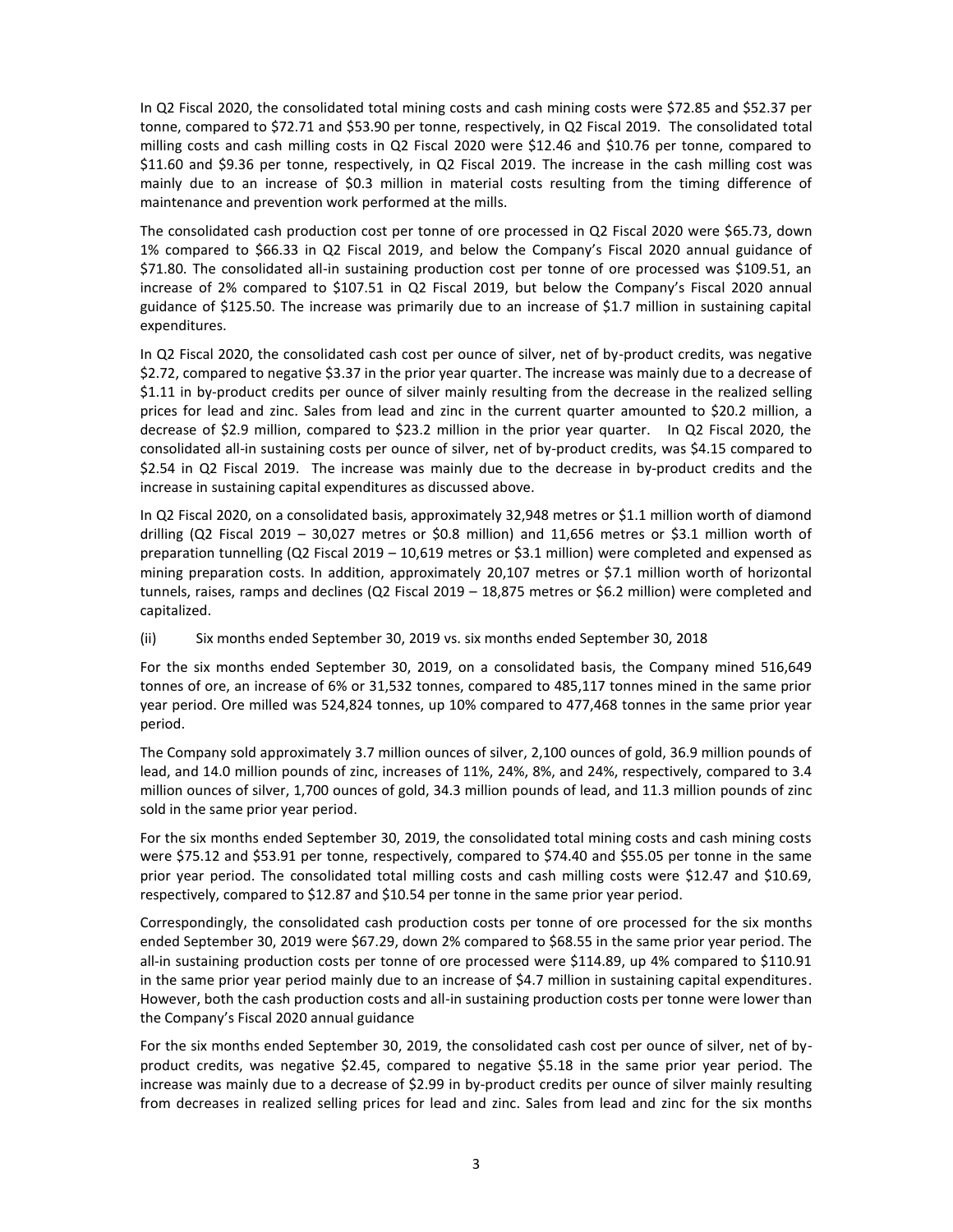ended September 30, 2019 amounted to \$40.6 million, a decrease of \$7.0 million, compared to \$47.6 million in the same period year period. The consolidated all-in sustaining costs per ounce of silver, net of by-product credits, was \$4.91 compared to \$1.61 in the same prior year period. The increase was mainly due to the decrease in by-product credits and the increase in sustaining capital expenditures.

For the six months ended September 30, 2019, on a consolidated basis, approximately 64,566 metres or \$2.0 million worth of diamond drilling (same prior year period – 64,295 metres or \$1.8 million) and 24,312 metres or \$6.2 million worth of preparation tunnelling (same prior year period – 21,401 metres or \$6.3 million) were completed and expensed as mining preparation costs. In addition, approximately 41,499 metres or \$14.5 million worth of horizontal tunnels, raises, ramps and declines (same prior year period – 36,341 metres or \$13.2 million) were completed and capitalized.

| <b>Ying Mining District</b>                      | Q2 2020            | Q1 2020       | Q4 2019        | Q3 2019                  | Q2 2019            | Six months ended September 30, |         |
|--------------------------------------------------|--------------------|---------------|----------------|--------------------------|--------------------|--------------------------------|---------|
|                                                  | September 30, 2019 | June 30, 2019 | March 31, 2019 | <b>December 31, 2018</b> | September 30, 2018 | 2019                           | 2018    |
| <b>Ore Mined (tonne)</b>                         | 176.085            | 176,584       | 111.032        | 174,152                  | 180.662            | 352,669                        | 337,393 |
| <b>Ore Milled (tonne)</b>                        | 179.147            | 177.681       | 107.039        | 184.684                  | 172.200            | 356.828                        | 328,129 |
| <b>Head Grades</b>                               |                    |               |                |                          |                    |                                |         |
| Silver (gram/tonne)                              | 306                | 330           | 324            | 296                      | 308                | 318                            | 315     |
| Lead $(\%)$                                      | 4.5                | 4.6           | 4.5            | 4.1                      | 4.6                | 4.5                            | 4.6     |
| Zinc (%)                                         | 0.8                | 0.9           | 0.9            | 0.8                      | 0.9                | 0.9                            | $1.0\,$ |
| <b>Recoveries</b>                                |                    |               |                |                          |                    |                                |         |
| Silver (%)                                       | 96.2               | 95.8          | 95.5           | 95.6                     | 96.1               | 96.0                           | 96.1    |
| Lead $(\%)$                                      | 95.7               | 95.9          | 96.1           | 95.2                     | 95.6               | 95.7                           | 95.8    |
| Zinc (%)                                         | 58.6               | 58.3          | 63.7           | 50.2                     | 51.2               | 58.5                           | 52.9    |
| <b>Metal Sales</b>                               |                    |               |                |                          |                    |                                |         |
| Silver (in thousands of ounce)                   | 1,711              | 1,662         | 1,141          | 1,545                    | 1,765              | 3,373                          | 3,078   |
| Gold (in thousands of ounce)                     | 1.1                | 1.0           | 0.7            | 1.1                      | 1.0                | 2.1                            | 1.7     |
| Lead (in thousands of pound)                     | 16,389             | 14,835        | 10,310         | 15,156                   | 17,359             | 31,225                         | 30,672  |
| Zinc (in thousands of pound)                     | 1,428              | 2.090         | 2,464          | 381                      | 1,648              | 3,518                          | 3,781   |
| Cash mining cost (\$/tonne)                      | 59.26              | 63.05         | 65.24          | 63.04                    | 58.65              | 61.16                          | 62.15   |
| Shipping costs (\$/tonne)                        | 3.82               | 4.04          | 3.97           | 4.27                     | 4.26               | 3.82                           | 4.28    |
| Cash milling costs (\$/tonne)                    | 9.81               | 9.15          | 12.57          | 10.49                    | 8.54               | 9.48                           | 9.37    |
| Cash production costs (\$/tonne)                 | 72.89              | 76.24         | 81.78          | 77.80                    | 71.45              | 74.46                          | 75.80   |
| All-in sustaining production costs (\$/tonne)    | 117.37             | 129.41        | 141.63         | 135.47                   | 108.75             | 123.24                         | 116.17  |
|                                                  |                    |               |                |                          |                    |                                |         |
| Cash costs per ounce of silver (\$)              | (1.95)             | (1.44)        | (3.02)         | (1.74)                   | (2.80)             | (1.70)                         | (4.27)  |
| All-in sustaining costs per ounce of silver (\$) | 3.40               | 4.82          | 3.28           | 5.80                     | 1.52               | 4.10                           | 0.75    |

### **1. Ying Mining District, Henan Province, China**

### **(i) Q2 Fiscal 2020 vs. Q2 Fiscal 2019**

In Q2 Fiscal 2020, the total ore mined at the Ying Mining District was 176,085 tonnes, down by 3% or 4,577 tonnes, compared to 180,662 tonnes mined in Q2 Fiscal 2019. Ore milled was 179,147 tonnes, up by 4% or 6,947 tonnes, compared to 172,200 tonnes in Q2 Fiscal 2019.

Head grades of ore milled at the Ying Mining District in Q2 Fiscal 2020 were 306 grams per tonne ("g/t") for silver, 4.5% for lead, and 0.8% for zinc, compared to 308 g/t for silver, 4.6% for lead and 0.9% for zinc in Q2 Fiscal 2019. The Company continues to achieve good dilution control using its "Enterprise Blog" to assist and manage daily operations.

In Q2 Fiscal 2020, the Ying Mining District sold approximately 1.7 million ounces of silver, 16.4 million pounds of lead, and 1.4 million pounds of zinc, compared to 1.8 million ounces of silver, 17.4 million pounds of lead, and 1.6 million pounds of zinc in Q2 Fiscal 2019. As at September 30, 2019, the Ying Mining District had inventories of 3,580 tonnes of silver-lead concentrate and 550 tonnes zinc concentrate, compared to 3,150 tonnes of silver-lead concentrate and 250 tonnes of zinc concentrate as at March 31, 2019.

Total and cash mining costs per tonne at the Ying Mining District in Q2 Fiscal 2020 were \$85.63 and \$59.26 per tonne, respectively, compared to \$81.50 and \$58.65 per tonne in Q2 Fiscal 2019. The increase was due mainly to an overall 3% increase in the mining contractors' rate.

Total and cash milling costs per tonne at the Ying Mining District in Q2 Fiscal 2020 were \$11.53 and \$9.81, respectively, compared to \$10.47 and \$8.54 in Q2 Fiscal 2019. The increase in per tonne cash milling costs was mainly due to an increase of \$0.2 million in material costs rising from the timing difference of maintenance and prevention work performed at the mill.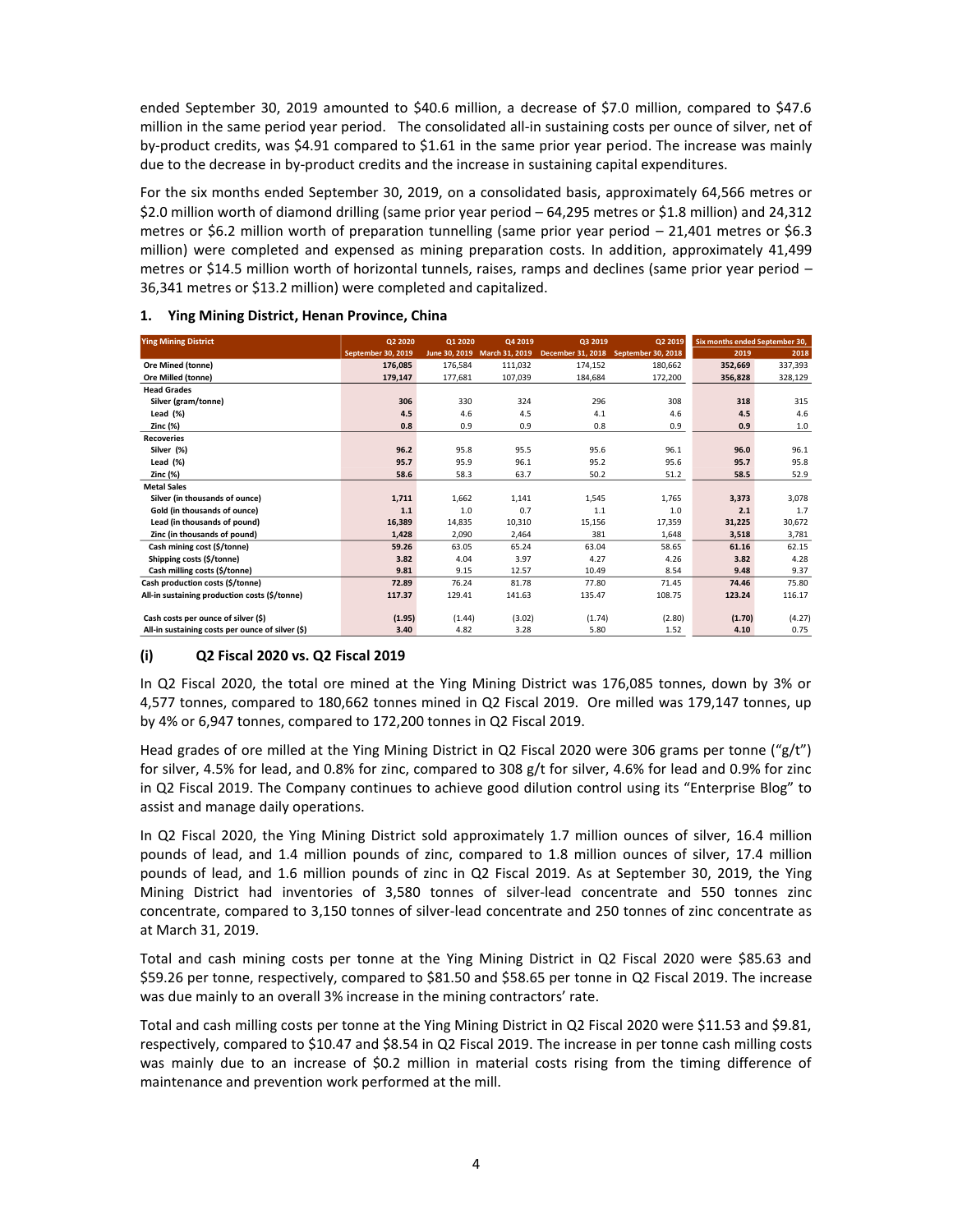Correspondingly, the cash production cost per tonne of ore processed was \$72.89, up 2% compared to \$71.45 in the prior year quarter, but below the Fiscal 2020 annual guidance of \$78.20. The all-in sustaining cash production cost per tonne of ore processed were \$117.37, up 8% compared to \$108.75 in the prior year quarter. The increase was mainly due to an increase of \$1.3 million in sustaining capital expenditures. The all-in sustaining cash production costs per tonne at the Ying Mining District were also below the Fiscal 2020 annual guidance of \$130.20.

Cash cost per ounce of silver, net of by-product credits, in Q2 Fiscal 2020 at the Ying Mining District, was negative \$1.95 compared to negative \$2.80 in Q2 Fiscal 2019. The increase was mainly due to a decrease of \$1.28 in by-product credits per ounce of silver resulting from the decrease of lead and zinc realized selling prices. Sales from lead and zinc at the Ying Mining District in Q2 Fiscal 2020 were \$14.9 million, a decrease of \$3.4million, compared to \$18.3 million in Q2 Fiscal 2019. All-in sustaining cost per ounce of silver, net of by-product credits, was \$3.40 compared to \$1.52 in the prior year quarter. The increase was mainly due to the decrease in by-product credits and the increase in sustaining capital expenditures.

In Q2 Fiscal 2020, approximately 27,007 metres or \$0.8 million worth of underground diamond drilling (Q2 Fiscal 2019 – 22,672 metres or \$0.5 million) and 5,554 metres or \$1.6 million worth of preparation tunnelling (Q2 Fiscal 2019 – 5,376 metres or \$1.7 million) were completed and expensed as mining preparation costs at the Ying Mining District. In addition, approximately 19,661 metres or \$6.7 million worth of horizontal tunnels, raises, ramps and declines (Q2 Fiscal 2019 – 18,634 metres or \$6.0 million) were completed and capitalized.

### **(ii) Six months ended September 30, 2019 vs. six months ended September 30, 2018**

For the six months ended September 30, 2019, a total of 352,669 tonnes of ore were mined at the Ying Mining District, an increase of 5% or 15,276 tonnes compared to 337,393 tonnes in the same prior year period. Ore milled was 356,828 tonnes, up by 9% or 28,669 tonnes compared to 328,129 tonnes in the same prior year period. Average head grades of ore processed were 318 g/t for silver, 4.5% for lead, and 0.9% for zinc compared to 315 g/t for silver, 4.6% for lead, and 1.0% for zinc, in the same prior year period.

During the same time period, the Ying Mining District sold approximately 3.4 million ounces of silver, 2,100 ounces of gold, 31.2 million pounds of lead, and 3.5 million pounds of zinc, compared to 3.1 million ounces of silver, 1,700 ounces of gold, 30.7 million pounds of lead, and 3.8 million pounds of zinc in the same prior year period.

For the six months ended September 30, 2019, the cash mining costs at the Ying Mining District were \$61.16 per tonne, down 2% compared to \$62.15 in the prior year period while the cash milling costs were \$9.48 per tonne, a slight increase of 1% compared to \$9.37 in the prior year period. Correspondingly, the cash production costs per tonne of ore processed were \$74.57, down 2% compared to \$75.80 in the prior year period. The all-in sustaining cash production costs per tonne of ore processed were \$123.24, up 6%, compared to \$116.17. The increase was mainly due to an increase of \$3.8 million in sustaining capital expenditures.

Cash cost per ounce of silver and all-in sustaining costs per ounce of silver, net of by‐product credits, at the Ying Mining District, for the six months ended September 30, 2019, were negative \$1.70 and \$4.10 respectively, compared to negative \$4.27 and \$0.75 in the same prior year period. The increase was mainly due to the decrease in by-product credits per ounce of silver and the increase in sustaining capital expenditures. Sales from lead and zinc at the Ying Mining District for the six months ended September 30, 2019 were \$29.3 million, a decrease of \$6.8 million, compared to \$36.1 million in the same prior year period.

For the six months ended September 30, 2019, approximately 50,655 metres or \$1.4 million worth of underground diamond drilling (same prior year period – 49,521 metres or \$1.1 million) and 11,949 metres or \$3.3 million worth of preparation tunnelling (same prior year period – 10,917 metres or \$3.3 million) were completed and expensed as mining preparation costs at the Ying Mining District. In addition,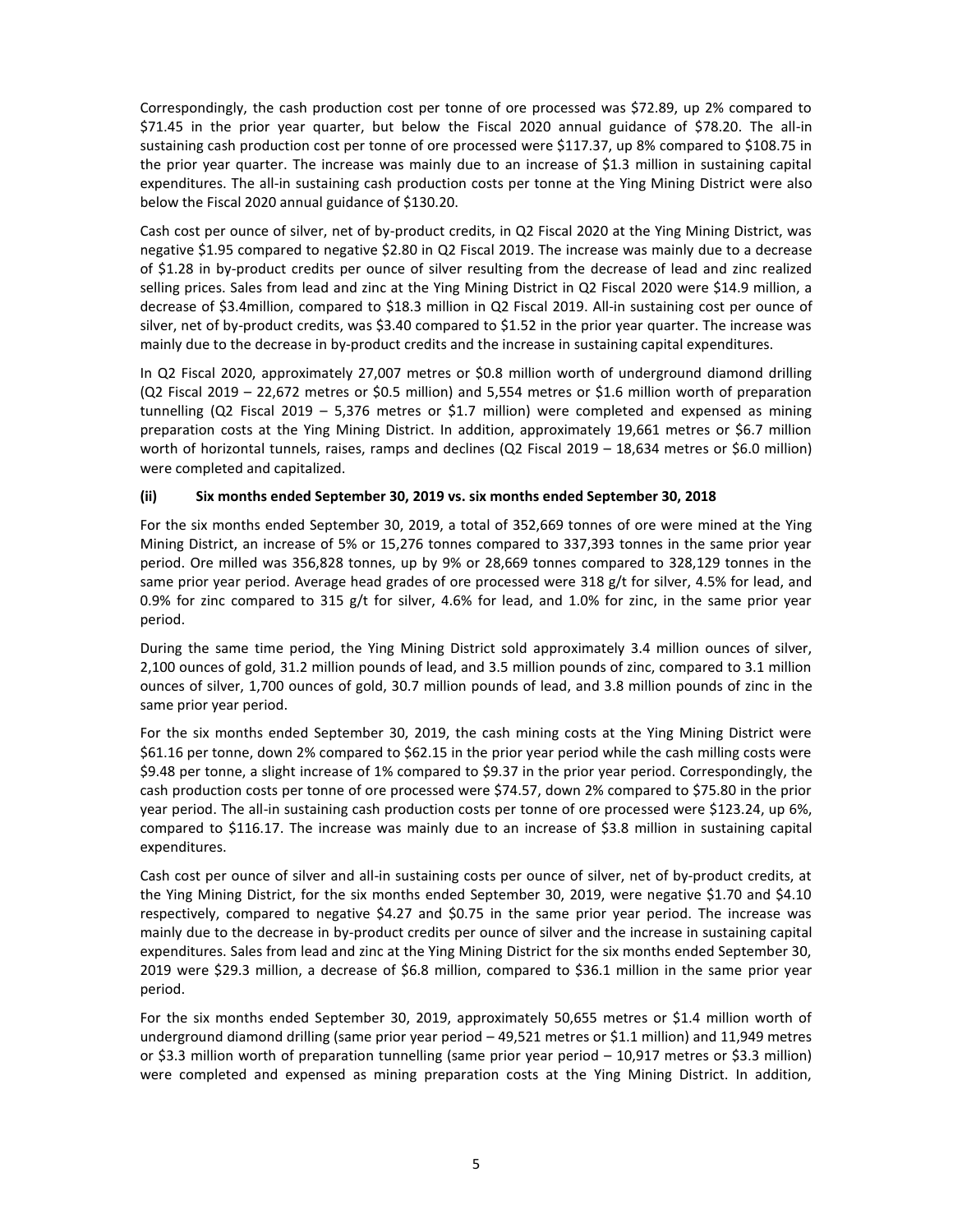approximately 40,556 metres or \$13.8 million worth of horizontal tunnels, raises, and declines (same prior year period – 35,562 metres or \$12.5 million) were completed and capitalized.

| <b>GC Mine</b>                                  | Q2 2020            | Q1 2020       | Q4 2019        | Q3 2019           | Q2 2019            |         | Six months ended September 30, |
|-------------------------------------------------|--------------------|---------------|----------------|-------------------|--------------------|---------|--------------------------------|
|                                                 | September 30, 2019 | June 30, 2019 | March 31, 2019 | December 31, 2018 | September 30, 2018 | 2019    | 2018                           |
| Ore Mined (tonne)                               | 83,172             | 80,808        | 50,368         | 86,126            | 67,757             | 163,980 | 147,724                        |
| Ore Milled (tonne)                              | 86,134             | 81,861        | 52,865         | 86,792            | 67,528             | 167,996 | 149,339                        |
| <b>Head Grades</b>                              |                    |               |                |                   |                    |         |                                |
| Silver (gram/tonne)                             | 100                | 95            | 101            | 84                | 78                 | 97      | 83                             |
| Lead (%)                                        | 2.0                | 1.9           | 1.8            | 1.6               | 1.4                | 1.9     | 1.3                            |
| <b>Zinc (%)</b>                                 | 3.2                | 3.4           | 3.3            | 3.1               | 2.8                | 3.3     | 2.8                            |
| <b>Recovery Rates</b>                           |                    |               |                |                   |                    |         |                                |
| Silver (%)                                      | 75.9               | 76.8          | 81.3           | 80.5              | 76.7               | 76.4    | 75.9                           |
| Lead $(\%)$                                     | 88.3               | 88.7          | 91.5           | 91.6              | 91.2               | 88.5    | 89.1                           |
| <b>Zinc (%)</b>                                 | 86.1               | 85.7          | 85.7           | 85.5              | 83.3               | 85.9    | 84.1                           |
| <b>Metal Sales</b>                              |                    |               |                |                   |                    |         |                                |
| Silver (in thousands of ounce)                  | 183                | 193           | 173            | 167               | 136                | 376     | 286                            |
| Lead (in thousands of pound)                    | 2,680              | 3,007         | 2,360          | 2,644             | 2,063              | 5,686   | 3,646                          |
| Zinc (in thousands of pound)                    | 5,227              | 5,244         | 4,874          | 3.730             | 3,240              | 10,471  | 7,484                          |
| Cash mining cost (\$ per tonne)                 | 37.80              | 38.83         | 40.58          | 34.17             | 41.25              | 38.31   | 38.83                          |
| Cash milling cost (\$ per tonne)                | 12.72              | 13.85         | 18.52          | 14.08             | 11.45              | 13.27   | 13.10                          |
| Cash production cost (\$ per tonne)             | 50.52              | 52.68         | 59.10          | 48.25             | 52.70              | 51.58   | 51.93                          |
| All-in sustaining production costs (\$/tonne)   | 62.94              | 67.33         | 72.11          | 56.88             | 67.58              | 65.09   | 64.51                          |
|                                                 |                    |               |                |                   |                    |         |                                |
| Cash cost per ounce of silver (\$)              | (9.98)             | (8.38)        | (10.23)        | (12.32)           | (10.81)            | (9.16)  | (15.01)                        |
| All-in sustaining cost per ounce of silver (\$) | (2.89)             | (0.96)        | (4.97)         | (6.54)            | (2.03)             | (1.90)  | (6.92)                         |

### **2. GC Mine, Guangdong Province, China**

### **(i) Q2 Fiscal 2020 vs. Q2 Fiscal 2019**

In Q2 Fiscal 2020, the total ore mined at the GC Mine was 83,172 tonnes, an increase of 23% or 15,415 tonnes, compared to 67,757 tonnes in Q2 Fiscal 2019, while ore milled was 86,134 tonnes, an increase of 28% or 18,606 tonnes compared to 67,528 tonnes in Q2 Fiscal 2019. Average head grades of ore processed at the GC Mine were 100 g/t for silver, 2.0% for lead, and 3.2% for zinc compared to 78 g/t for silver, 1.4% for lead, and 2.8% for zinc in Q2 Fiscal 2019.

In Q2 Fiscal 2020, the GC Mine sold 183,000 ounces of silver, 2.7 million pounds of lead, and 5.2 million pounds of zinc, compared to 136,000 ounces of silver, 2.1 million pounds of lead, and 3.2 million pounds of zinc in Q2 Fiscal 2019.

Total and cash mining costs per tonne at the GC Mine in Q2 Fiscal 2020 were \$45.81 and \$37.80 per tonne, respectively, a decrease of 7% and 8%, compared to \$49.29 and \$41.25 per tonne in Q2 Fiscal 2019. The decrease was mainly due to higher production output resulting in lower per tonne fixed costs allocation. Total and cash milling costs per tonne at the GC Mine in Q2 Fiscal 2020 were \$14.38 and \$12.72, respectively, compared to \$14.47 and \$11.45 in Q2 Fiscal 2019.

Correspondingly, cash production costs per tonne of ore processed were \$50.52, down 4% compared to \$52.70 in Q2 Fiscal 2019, and all-in sustaining costs per tonne of ore processed were \$62.94, down 7% compared to \$67.58 in Q2 Fiscal 2019.

Cash costs per ounce of silver, net of by-product credits, at the GC Mine, was negative \$9.98 compared to negative \$10.81 in Q2 Fiscal 2019. The increase was mainly due to the decrease in by-product credits per ounce of silver resulting from more silver sold and the decrease in lead and zinc realized selling prices. Allin sustaining costs per ounce of silver, net of by-product credits, in Q2 Fiscal 2020 at the GC Mine was negative \$2.89 compared to negative \$2.03 in Q2 Fiscal 2019.

In Q2 Fiscal 2020, approximately 5,941 metres or \$0.3 million worth of underground diamond drilling (Q2 Fiscal 2019 – 7,355 metres or \$0.3 million) and 6,102 metres or \$1.5 million worth of tunnelling (Q2 Fiscal 2019 – 5,243 metres or \$1.4 million) were completed and expensed as mining preparation costs at the GC Mine. In addition, approximately 446 metres or \$0.4 million of horizontal tunnels, raises and declines (Q2 Fiscal 2019 – 241 metres or \$0.2 million) were completed and capitalized.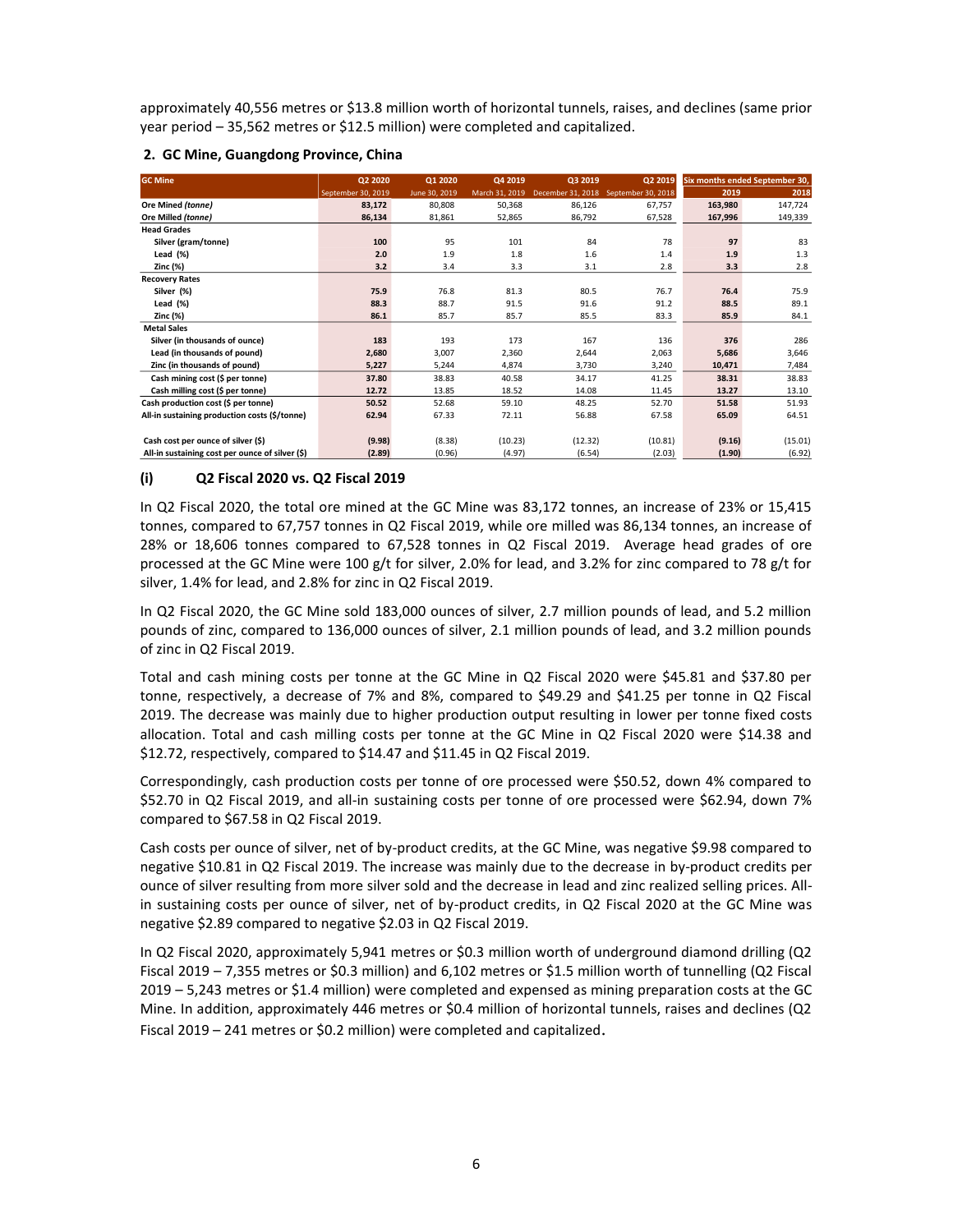### **(ii) Six months ended September 30, 2019 vs. six months ended September 30, 2018**

For the six months ended September 30, 2019, a total of 163,980 tonnes of ore were mined and 167,996 tonnes were milled at the GC Mine, an increase of 11% and 12%, respectively, compared to 147,724 tonnes mined and 149,339 tonnes milled in the same prior year period. Average head grades of ore milled were 97 g/t for silver, 1.9% for lead, and 3.3% for zinc compared to 83 g/t for silver, 1.3% for lead, and 2.8% for zinc, in the same prior year period.

During the same time period, the GC Mine sold approximately 376,000 ounces of silver, 5.7 million pounds of lead, and 10.5 million pounds of zinc, compared to 286,000 ounces of silver, 3.6 million pounds of lead, and 7.5 million pounds of zinc in the same prior year period.

For the six months ended September 30, 2019, the cash mining cost at the GC Mine was \$38.31 per tonne, a slight decrease of 1% compared to \$38.83 per tonne in the same prior year period. The cash milling cost was \$13.27 per tonne, a slight increase of 1% compared to \$13.10 in the same prior year period. Correspondingly, the cash production costs per tonne of ore processed at the GC Mine were \$51.58, a slight decrease compared to \$51.93 in the same prior year period. The all-in sustaining cash production cost per tonne of ore processed was \$65.09 compared to \$64.51 in the same prior year period.

Cash costs per ounce of silver and all-in sustaining costs per ounce of silver, net of by‐product credits, at the GC Mine, for the six months ended September 30, 2019, were negative \$9.16 and negative \$1.90 respectively, compared to negative \$15.01 and negative \$6.92 in the same prior year period.

For the six months ended September 30, 2019, approximately 13,911 metres or \$0.6 million worth of underground diamond drilling (same prior year period – 14,774 metres or \$0.7 million) and 12,363 m or \$2.9 million of tunnelling (same prior year period – 10,484 metres or \$3.0 million) were completed and expensed as mining preparation costs at the GC Mine. In addition, approximately 943 metres or \$0.7 million of horizontal tunnels, raise, and declines (same prior year period – 779 metres or \$0.7 million) were completed and capitalized.

### **OUTLOOK**

The Company expects its consolidated production in Fiscal 2020 will exceed its annual guidance and that production costs will be within the budget. Due to soft demand for lead battery arising from weak automobile market and the winter season environmental control measures in China, smelters are reducing their silver-lead concentrates purchase and increasing their smelter charges from last quarter's RMB 2,200 per tonne lead metal to RMB 2,700 per tonne lead metal currently. Accordingly, the Company plans to build up its silver-lead concentrate inventories over the next two quarters for better price.

Mr. Guoliang Ma, P.Geo., Manager of Exploration and Resources of the Company, is the Qualified Person for Silvercorp under NI 43-101 and has reviewed and given consent to the technical information contained in this news release.

*This earnings release should be read in conjunction with the Company's Management Discussion & Analysis, Financial Statements and Notes to Financial Statements for the corresponding period, which have been posted on SEDAR under the Company's profile at www.sedar.com and are also available on the Company's website at www.silvercorp.ca.* 

#### **About Silvercorp**

Silvercorp is a profitable Canadian mining company producing silver, lead and zinc metals in concentrates from mines in China. The Company's goal is to continuously create healthy returns to shareholders through efficient management, organic growth and the acquisition of profitable projects. Silvercorp balances profitability, social and environmental relationships, employees' wellbeing, and sustainable development. For more information, please visit our website a[t www.silvercorp.ca.](http://www.silvercorp.ca/)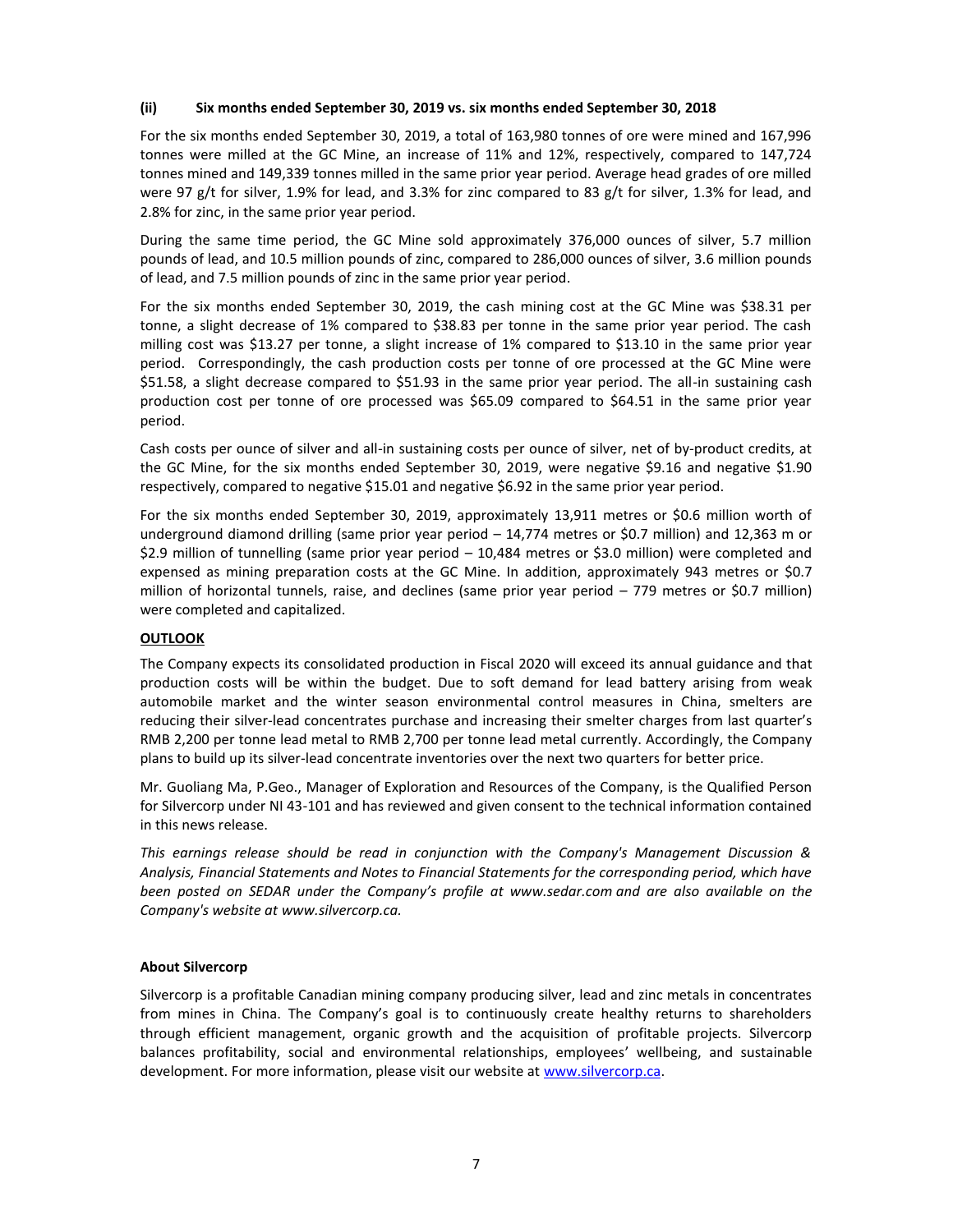#### **For further information**

Silvercorp Metals Inc. Lon Shaver Vice President Phone: (604) 669-9397 Toll Free 1(888) 224-1881 Email: investor@silvercorp.ca Website: www.silvercorp.ca

#### *CAUTIONARY DISCLAIMER - FORWARD-LOOKING STATEMENTS*

*Certain of the statements and information in this news release constitute "forward-looking statements" within the meaning of the United States Private Securities Litigation Reform Act of 1995 and "forward-looking information" within the meaning of applicable Canadian provincial securities laws (collectively, "forward-looking statements"). Any statements or information that express or involve discussions with respect to predictions, expectations, beliefs, plans, projections, objectives, assumptions or future events or performance (often, but not always, using words or phrases such as "expects", "is expected", "anticipates", "believes", "plans", "projects", "estimates", "assumes", "intends", "strategies", "targets", "goals", "forecasts", "objectives", "budgets", "schedules", "potential" or variations thereof or stating that certain actions, events or results "may", "could", "would", "might" or "will" be taken, occur or be achieved, or the negative of any of these terms and similar expressions) are not statements of historical fact and may*  be forward-looking statements. Forward-looking statements relate to, among other things: the price of silver and *other metals; the accuracy of mineral resource and mineral reserve estimates at the Company's material properties; the sufficiency of the Company's capital to finance the Company's operations; estimates of the Company's revenues and capital expenditures; estimated production from the Company's mines in the Ying Mining District and the GC Mine; timing of receipt of permits and regulatory approvals; availability of funds from production to finance the Company's operations; and access to and availability of funding for future construction, use of proceeds from any financing and development of the Company's properties.*

Forward-looking statements are subject to a variety of known and unknown risks, uncertainties and other factors that *could cause actual events or results to differ from those reflected in the forward-looking statements, including, without limitation, risks relating to: fluctuating commodity prices; calculation of resources, reserves and mineralization and precious and base metal recovery; interpretations and assumptions of mineral resource and mineral reserve estimates; exploration and development programs; feasibility and engineering reports; permits and licences; title to properties; property interests; joint venture partners; acquisition of commercially mineable mineral rights; financing; recent market events and conditions; economic factors affecting the Company; timing, estimated amount, capital and operating expenditures and economic returns of future production; integration of future acquisitions into the Company's existing operations; competition; operations and political conditions; regulatory environment in China and Canada; environmental risks; foreign exchange rate fluctuations; insurance; risks and hazards of mining operations; key personnel; conflicts of interest; dependence on management; internal control over financial reporting; and bringing actions and enforcing judgments under U.S. securities laws.*

*This list is not exhaustive of the factors that may affect any of the Company's forward-looking statements. Forwardlooking statements are statements about the future and are inherently uncertain, and actual achievements of the Company or other future events or conditions may differ materially from those reflected in the forward-looking statements due to a variety of risks, uncertainties and other factors, including, without limitation, those referred to in the Company's Annual Information Form under the heading "Risk Factors". Although the Company has attempted to identify important factors that could cause actual results to differ materially, there may be other factors that cause*  results not to be as anticipated, estimated, described or intended. Accordingly, readers should not place undue *reliance on forward-looking statements.* 

*The Company's forward-looking statements are based on the assumptions, beliefs, expectations and opinions of management as of the date of this news release, and other than as required by applicable securities laws, the Company does not assume any obligation to update forward-looking statements if circumstances or management's assumptions, beliefs, expectations or opinions should change, or changes in any other events affecting such statements. For the reasons set forth above, investors should not place undue reliance on forward-looking statements.*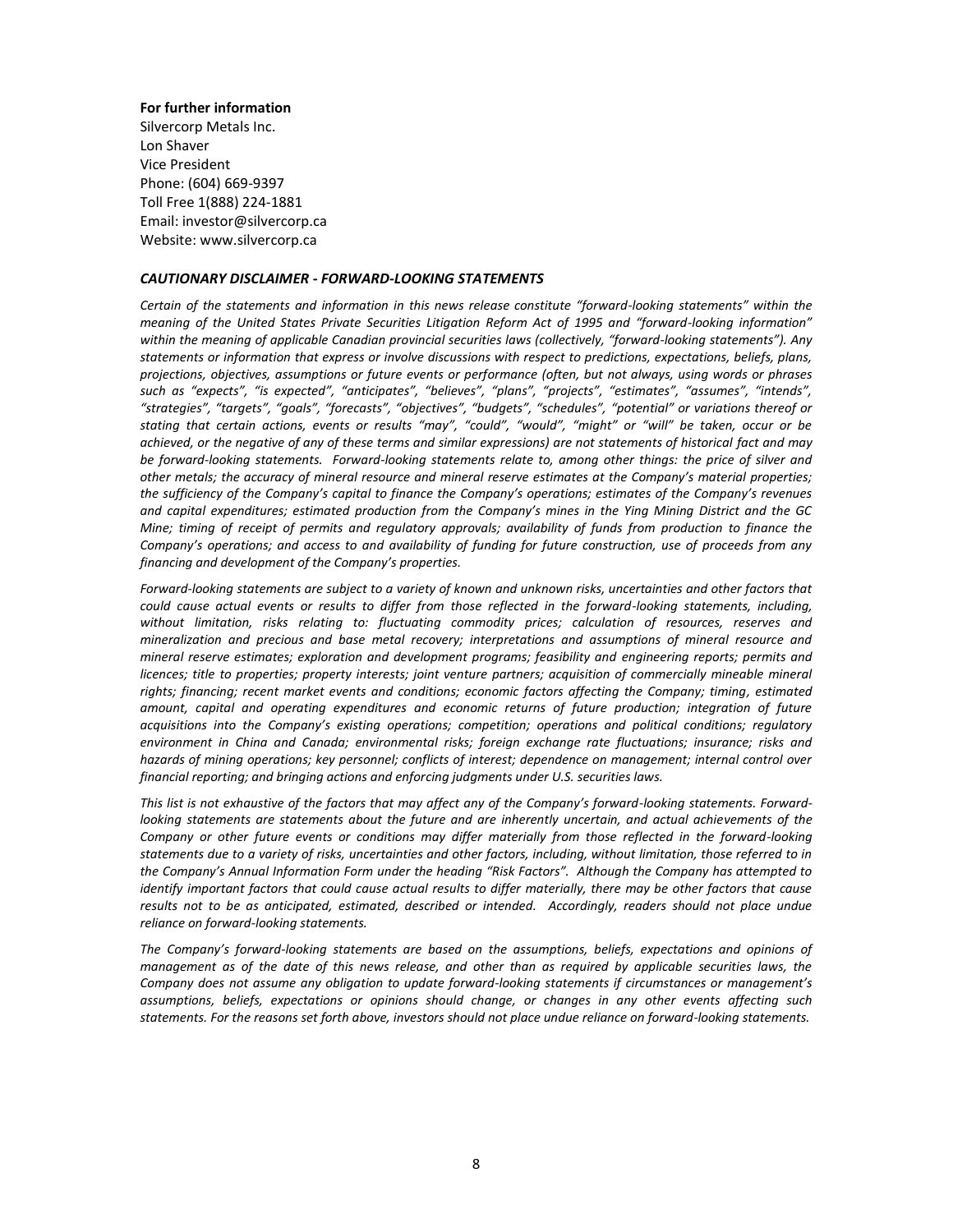## **Consolidated Statements of Financial Position**

*(Unaudited - Expressed in thousands of U.S. dollars)*

|                                                                | As at September 30, |          |    | As at March 31, |  |  |
|----------------------------------------------------------------|---------------------|----------|----|-----------------|--|--|
|                                                                |                     | 2019     |    | 2019            |  |  |
| <b>ASSETS</b>                                                  |                     |          |    |                 |  |  |
| <b>Current Assets</b>                                          |                     |          |    |                 |  |  |
| Cash and cash equivalents                                      | \$                  | 56,092   | \$ | 67,441          |  |  |
| Short-term investments                                         |                     | 79,103   |    | 47,836          |  |  |
| Trade and other receivables                                    |                     | 1,917    |    | 467             |  |  |
| Current portion of lease receivable                            |                     | 198      |    |                 |  |  |
| Inventories                                                    |                     | 9,580    |    | 10,836          |  |  |
| Due from related parties                                       |                     | 2,941    |    | 3,022           |  |  |
| Income tax receivable                                          |                     | 3,778    |    | 1,301           |  |  |
| Prepaids and deposits                                          |                     | 5,148    |    | 3,958           |  |  |
|                                                                |                     | 158,757  |    | 134,861         |  |  |
| <b>Non-current Assets</b>                                      |                     |          |    |                 |  |  |
| Long-term prepaids and deposits                                |                     | 520      |    | 769             |  |  |
| Long-term portion lease receivable                             |                     | 468      |    |                 |  |  |
| Reclamation deposits                                           |                     | 8,969    |    | 7,953           |  |  |
| Investment in an associate                                     |                     | 43,413   |    | 38,703          |  |  |
| Other investments                                              |                     | 10,785   |    | 9,253           |  |  |
| Plant and equipment                                            |                     | 67,044   |    | 68,617          |  |  |
| Mineral rights and properties                                  |                     | 221,792  |    | 238,920         |  |  |
| <b>TOTAL ASSETS</b>                                            | \$                  | 511,748  | \$ | 499,076         |  |  |
| <b>LIABILITIES AND EQUITY</b>                                  |                     |          |    |                 |  |  |
| <b>Current Liabilities</b>                                     |                     |          |    |                 |  |  |
| Accounts payable and accrued liabilities                       | \$                  | 29,009   | \$ | 29,856          |  |  |
| Current portion of lease obligation                            |                     | 599      |    |                 |  |  |
| Bank loan                                                      |                     |          |    | 4,475           |  |  |
| Deposits received                                              |                     | 1,252    |    | 3,040           |  |  |
| Income tax payable                                             |                     | 2,895    |    | 502             |  |  |
|                                                                |                     | 33,755   |    | 37,873          |  |  |
| <b>Non-current Liabilities</b>                                 |                     |          |    |                 |  |  |
| Long-term portion of lease obligation                          |                     | 1,887    |    |                 |  |  |
| Deferred income tax liabilities                                |                     | 34,121   |    | 34,334          |  |  |
| Environmental rehabilitation                                   |                     | 12,713   |    | 13,688          |  |  |
| <b>Total Liabilities</b>                                       |                     | 82,476   |    | 85,895          |  |  |
| <b>Equity</b>                                                  |                     |          |    |                 |  |  |
| Share capital                                                  |                     | 238,251  |    | 231,269         |  |  |
| Share option reserve                                           |                     | 16,146   |    | 15,898          |  |  |
| Reserves                                                       |                     | 25,409   |    | 25,409          |  |  |
| Accumulated other comprehensive loss                           |                     | (56,066) |    | (41, 864)       |  |  |
| Retained earnings                                              |                     | 138,614  |    | 116,734         |  |  |
| Total equity attributable to the equity holders of the Company |                     | 362,354  |    | 347,446         |  |  |
| <b>Non-controlling interests</b>                               |                     | 66,918   |    | 65,735          |  |  |
| <b>Total Equity</b>                                            |                     | 429,272  |    | 413,181         |  |  |
| <b>TOTAL LIABILITIES AND EQUITY</b>                            | \$                  | 511,748  | \$ | 499,076         |  |  |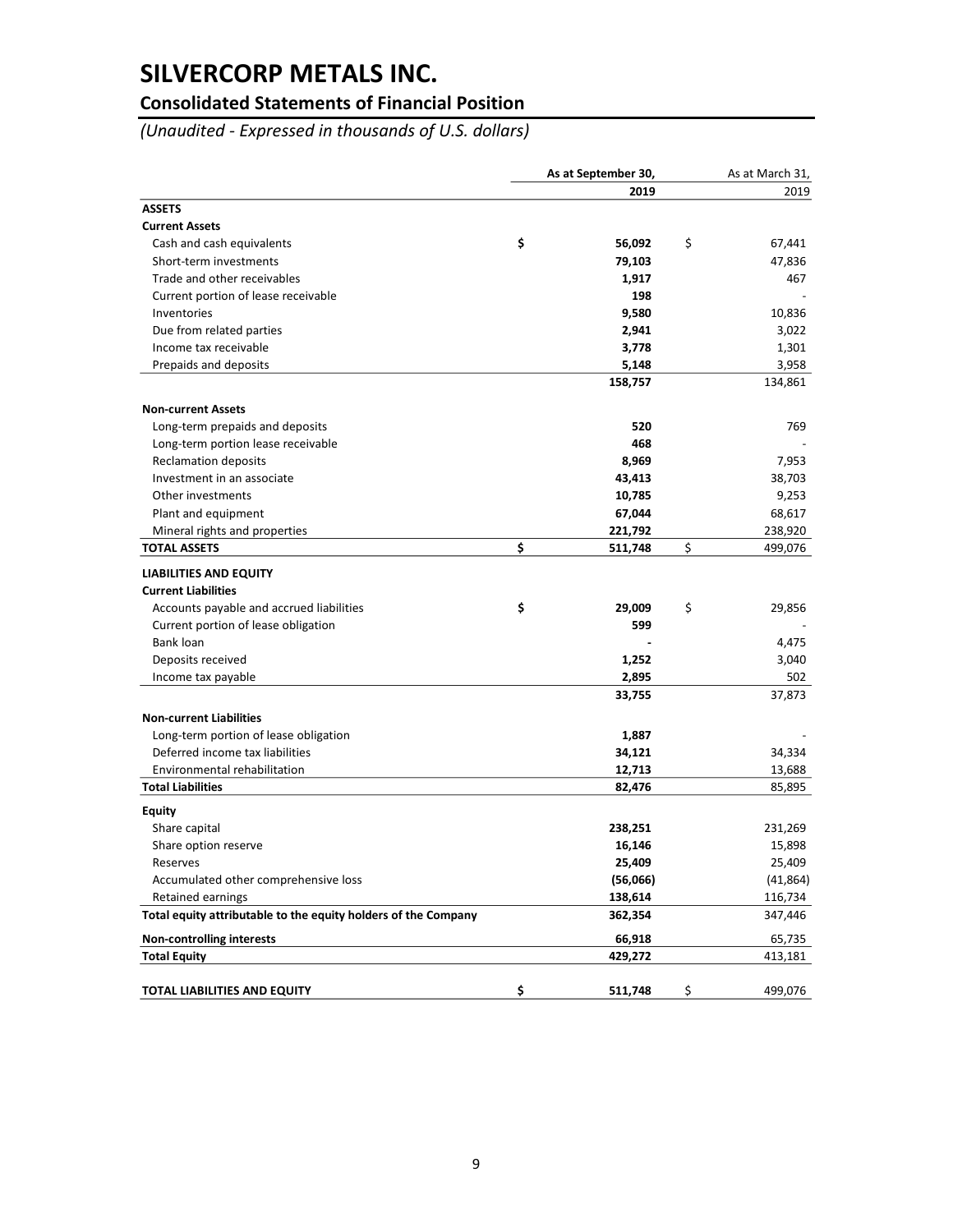## **Consolidated Statements of Income**

*(Unaudited - Expressed in thousands of U.S. dollars, except for per share figures)*

|                                                                      |    | Three Months Ended September 30, |                         |             |    | Six Months Ended September 30, |                    |             |  |  |
|----------------------------------------------------------------------|----|----------------------------------|-------------------------|-------------|----|--------------------------------|--------------------|-------------|--|--|
|                                                                      |    | 2019                             |                         | 2018        |    | 2019                           |                    | 2018        |  |  |
| Sales                                                                | \$ | 49,886 \$                        |                         |             | \$ | $95,462 \quad$                 |                    |             |  |  |
| Cost of sales                                                        |    |                                  |                         | 48,091      |    |                                |                    | 93,216      |  |  |
| <b>Production costs</b>                                              |    |                                  |                         |             |    |                                |                    |             |  |  |
|                                                                      |    | 17,290                           |                         | 18,238      |    | 35,290                         |                    | 32,515      |  |  |
| Mineral resource taxes                                               |    | 1,408                            |                         | 1,392       |    | 2,659                          |                    | 2,641       |  |  |
| Depreciation and amortization                                        |    | 5,814                            |                         | 5,761       |    | 11,683                         |                    | 10,509      |  |  |
|                                                                      |    | 24,512                           |                         | 25,391      |    | 49,632                         |                    | 45,665      |  |  |
| <b>Gross profit</b>                                                  |    | 25,374                           |                         | 22,700      |    | 45,830                         |                    | 47,551      |  |  |
| General and administrative                                           |    | 4,901                            |                         | 4,605       |    | 9,449                          |                    | 9,077       |  |  |
| Government fees and other taxes                                      |    | 496                              |                         | 767         |    | 1,090                          |                    | 1,569       |  |  |
| Foreign exchange (gain) loss                                         |    | (797)                            |                         | 708         |    | 57                             |                    | (80)        |  |  |
| Loss on disposal of plant and equipment                              |    | 121                              |                         | 124         |    | 263                            |                    | 134         |  |  |
| Gain on disposal of mineral rights and properties                    |    |                                  |                         |             |    | (1, 477)                       |                    |             |  |  |
| Share of loss in associate                                           |    | 244                              |                         | 105         |    | 525                            |                    | 384         |  |  |
| Dilution gain on investment in associate                             |    |                                  |                         |             |    | (723)                          |                    |             |  |  |
| Reclassification of other comprehensive income upon                  |    |                                  |                         |             |    |                                |                    |             |  |  |
| ownership dilution of investment in associate                        |    |                                  |                         |             |    | (21)                           |                    |             |  |  |
| Other expense                                                        |    | 291                              |                         | 213         |    | 490                            |                    | 276         |  |  |
| Income from operations                                               |    | 20,118                           |                         | 16,178      |    | 36,177                         |                    | 36,191      |  |  |
| Finance income                                                       |    | 818                              |                         | 825         |    | 1,747                          |                    | 1,621       |  |  |
| Finance costs                                                        |    | (136)                            |                         | (163)       |    | (311)                          |                    | (297)       |  |  |
| Income before income taxes                                           |    | 20,800                           |                         | 16,840      |    | 37,613                         |                    | 37,515      |  |  |
| Income tax expense                                                   |    | 5,139                            |                         | 5,763       |    | 4,651                          |                    | 12,261      |  |  |
| Net income                                                           | \$ | $15,661$ \$                      |                         | 11,077      | \$ | 32,962 \$                      |                    | 25,254      |  |  |
|                                                                      |    |                                  |                         |             |    |                                |                    |             |  |  |
| Attributable to:                                                     |    |                                  |                         |             |    |                                |                    |             |  |  |
| Equity holders of the Company                                        | \$ | $12,221$ \$                      |                         | 8,037       | \$ | 24,828 \$                      |                    | 18,958      |  |  |
| Non-controlling interests                                            |    | 3,440                            |                         | 3,040       |    | 8,134                          |                    | 6,296       |  |  |
|                                                                      | \$ | 15,661                           | Ś.                      | 11,077      | \$ | 32,962                         | Ś                  | 25,254      |  |  |
| Earnings per share attributable to the equity holders of the Company |    |                                  |                         |             |    |                                |                    |             |  |  |
| Basic earnings per share                                             | \$ | 0.07                             | Ś.                      | 0.05        | \$ | 0.15                           | \$                 | 0.11        |  |  |
| Diluted earnings per share                                           | Ś  | 0.07                             | $\overline{\mathsf{s}}$ | 0.05        | Ś  | 0.14                           | $\dot{\mathsf{S}}$ | 0.11        |  |  |
| Weighted Average Number of Shares Outstanding - Basic                |    | 170,842,478                      |                         | 168,105,986 |    | 170,419,199                    |                    | 167,687,266 |  |  |
| Weighted Average Number of Shares Outstanding - Diluted              |    | 171,904,531                      |                         | 170,312,229 |    | 171,261,945                    |                    | 169,773,955 |  |  |
|                                                                      |    |                                  |                         |             |    |                                |                    |             |  |  |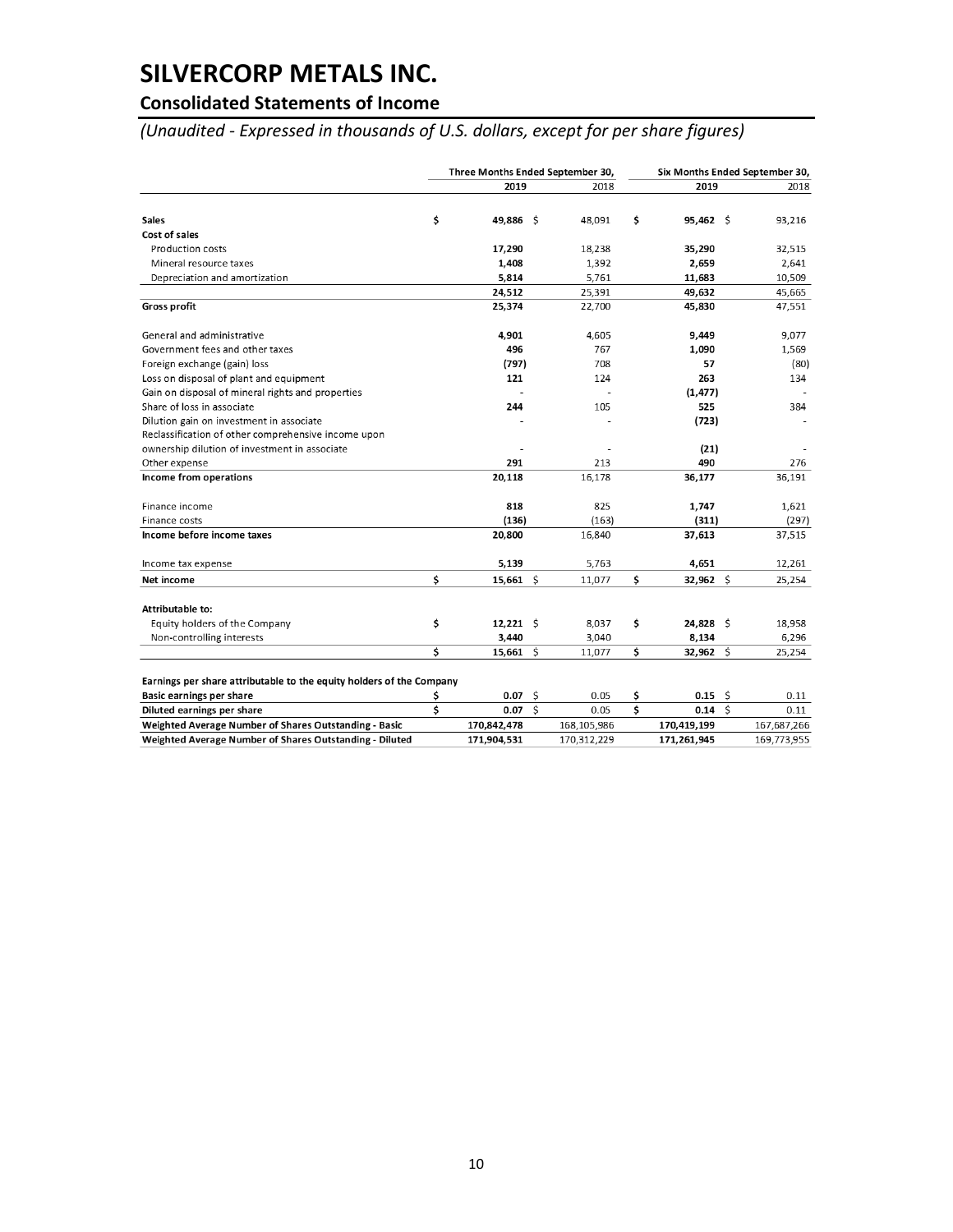## **Consolidated Statements of Cash Flow**

*(Unaudited - Expressed in thousands of U.S. dollars)*

|                                                                      |                            | Three Months Ended September 30, | Six Months Ended September 30, |           |  |  |
|----------------------------------------------------------------------|----------------------------|----------------------------------|--------------------------------|-----------|--|--|
|                                                                      | 2019                       | 2018                             | 2019                           | 2018      |  |  |
| Cash provided by                                                     |                            |                                  |                                |           |  |  |
| <b>Operating activities</b>                                          |                            |                                  |                                |           |  |  |
| \$<br>Net income                                                     | $15,661$ \$                | 11,077                           | \$<br>32,962 \$                | 25,254    |  |  |
| Add (deduct) items not affecting cash:                               |                            |                                  |                                |           |  |  |
| Finance costs                                                        | 136                        | 163                              | 311                            | 297       |  |  |
| Depreciation, amortization and depletion                             | 6,203                      | 6,048                            | 12,423                         | 11,101    |  |  |
| Share of loss in associate                                           | 244                        | 105                              | 525                            | 384       |  |  |
| Dilution gain on investment in associate                             |                            |                                  | (723)                          |           |  |  |
| Reclassification of other comprehensive loss upon ownership dilution |                            |                                  |                                |           |  |  |
| of investment in associate                                           |                            |                                  | (21)                           |           |  |  |
| Income tax expense                                                   | 5,139                      | 5,763                            | 4,651                          | 12,261    |  |  |
| Finance income                                                       | (818)                      | (825)                            | (1,747)                        | (1,621)   |  |  |
| Loss on disposal of plant and equipment                              | 121                        | 124                              | 263                            | 134       |  |  |
| Gain on disposal of mineral rights and properties                    |                            |                                  | (1, 477)                       |           |  |  |
| Share-based compensation                                             | 701                        | 456                              | 1,026                          | 912       |  |  |
| Reclamation expenditures and deposits                                | (63)                       | (21)                             | (74)                           | (21)      |  |  |
| Income taxes paid                                                    | (1,011)                    | (5,388)                          | (2,930)                        | (8, 476)  |  |  |
| Interest received                                                    | 818                        | 825                              | 1,747                          | 1,621     |  |  |
| Interest paid                                                        | (32)                       | (48)                             | (105)                          | (48)      |  |  |
| Changes in non-cash operating working capital                        | (870)                      | 2,808                            | (715)                          | 441       |  |  |
| Net cash provided by operating activities                            | 26,229                     | 21,087                           | 46,116                         | 42,239    |  |  |
| <b>Investing activities</b>                                          |                            |                                  |                                |           |  |  |
| Mineral rights and properties                                        |                            |                                  |                                |           |  |  |
| Capital expenditures                                                 | (7, 239)                   | (6,064)                          | (14,009)                       | (11, 793) |  |  |
| Proceeds on disposals                                                | 1,455                      |                                  | 6,146                          |           |  |  |
| Plant and equipment                                                  |                            |                                  |                                |           |  |  |
| Additions                                                            |                            |                                  |                                | (1,643)   |  |  |
| Proceeds on disposals                                                | (2, 158)<br>$\overline{2}$ | (422)<br>$\overline{2}$          | (4, 329)<br>3                  | 29        |  |  |
| <b>Reclamation deposits</b>                                          |                            |                                  |                                |           |  |  |
| Paid                                                                 | (1, 543)                   | (41)                             | (1, 549)                       | (45)      |  |  |
| Other investments                                                    |                            |                                  |                                |           |  |  |
| Acquisition                                                          | (1,726)                    |                                  | (1,726)                        |           |  |  |
| Proceeds on disposals                                                | 1,266                      |                                  | 1,266                          |           |  |  |
| Investment in associate                                              | (187)                      |                                  | (3, 210)                       |           |  |  |
| Net purchases of short-term investments                              | (9, 543)                   | (30, 481)                        | (33, 618)                      | (17, 219) |  |  |
| Principal received on lease receivable                               | 9                          |                                  | 36                             |           |  |  |
| Net cash used in investing activities                                | (19, 664)                  | (37,006)                         | (50, 990)                      | (30, 671) |  |  |
|                                                                      |                            |                                  |                                |           |  |  |
| <b>Financing activities</b>                                          |                            |                                  |                                |           |  |  |
| Bank loan                                                            |                            |                                  |                                |           |  |  |
| Proceeds                                                             |                            |                                  |                                | 4,527     |  |  |
| Repayment                                                            |                            |                                  | (4, 369)                       |           |  |  |
| Principal payments on lease obligation                               | (187)                      |                                  | (288)                          |           |  |  |
| Non-controlling interests                                            |                            |                                  |                                |           |  |  |
| Distribution                                                         | (3,259)                    | (3, 305)                         | (3, 259)                       | (6,634)   |  |  |
| Cash dividends distributed                                           |                            |                                  | (2, 125)                       | (2,095)   |  |  |
| Proceeds from issuance of common shares                              | 4,857                      | 518                              | 5,077                          | 1,020     |  |  |
| Net cash provided by (used in) financing activities                  | 1,411                      | (2,787)                          | (4, 964)                       | (3, 182)  |  |  |
| Effect of exchange rate changes on cash and cash equivalents         | (1, 207)                   | (641)                            | (1, 511)                       | (4,063)   |  |  |
| Increase (decrease) in cash and cash equivalents                     | 6,769                      | (19, 347)                        | (11, 349)                      | 4,323     |  |  |
| Cash and cash equivalents, beginning of the period                   | 49,323                     | 72,869                           | 67,441                         | 49,199    |  |  |
| \$<br>Cash and cash equivalents, end of the period                   | 56,092 \$                  | 53,522                           | \$<br>56,092 \$                | 53,522    |  |  |
|                                                                      |                            |                                  |                                |           |  |  |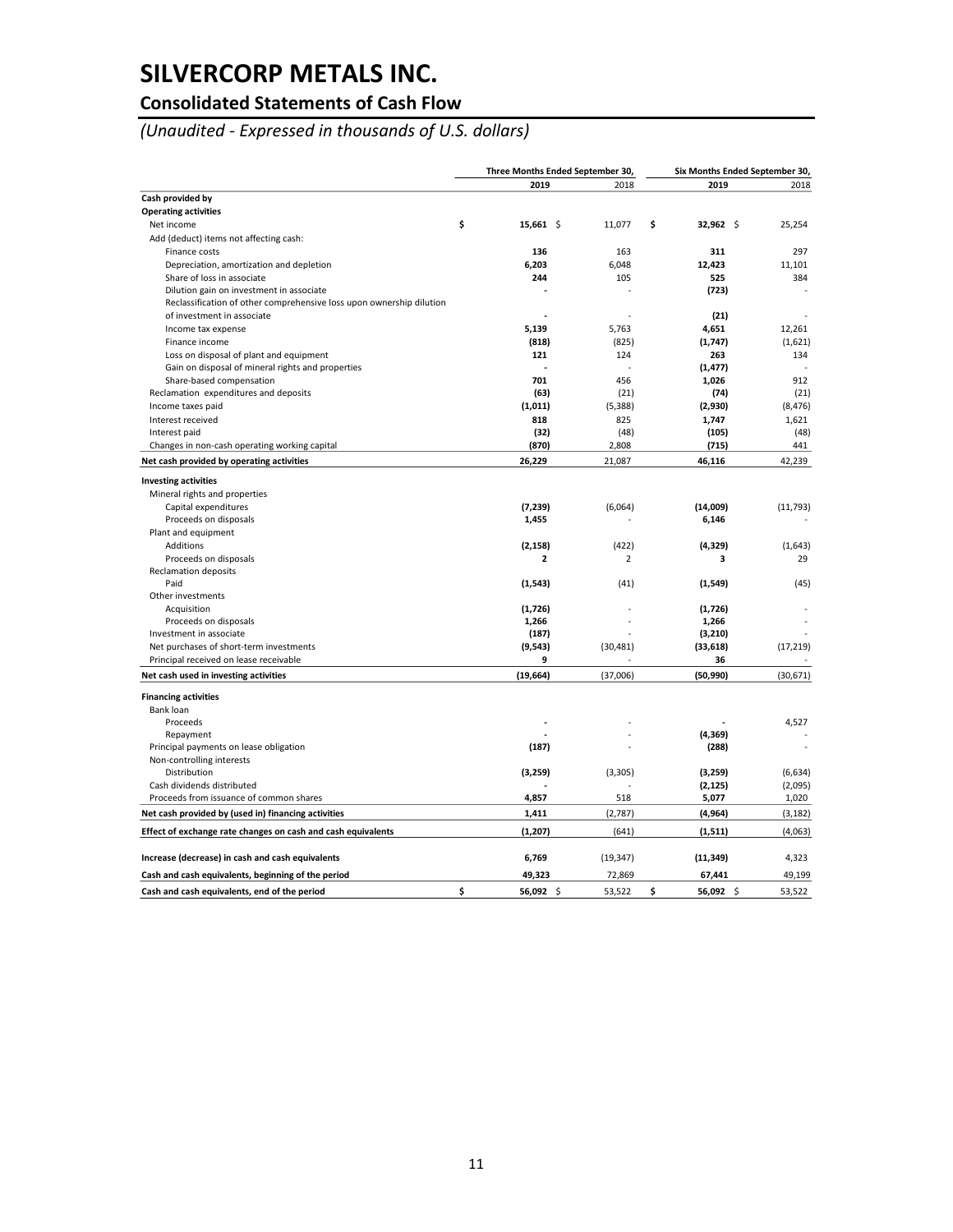## **Mining Data**

# *(Expressed in thousands of U.S. dollars, except for mining data figures)*

| <b>Consolidated</b>                                                                     | Three months ended September 30, |         |                | Six months ended September 30, |         |              |  |
|-----------------------------------------------------------------------------------------|----------------------------------|---------|----------------|--------------------------------|---------|--------------|--|
|                                                                                         | 2019                             | 2018    | <b>Changes</b> | 2019                           |         | 2018 Changes |  |
|                                                                                         |                                  |         |                |                                |         |              |  |
| <b>Production Data</b>                                                                  |                                  |         |                |                                |         |              |  |
| <b>Mine Data</b>                                                                        |                                  |         |                |                                |         |              |  |
| Ore Mined (tonne)                                                                       | 259,257                          | 248,419 | 4%             | 516,649                        | 485,117 | 6%           |  |
| Ore Milled (tonne)                                                                      | 265,281                          | 239,728 | 11%            | 524,824                        | 477,468 | 10%          |  |
| <b>Head Grades</b>                                                                      |                                  |         |                |                                |         |              |  |
| Silver (gram/tonne)                                                                     | 238                              | 243     | $-2%$          | 246                            | 242     | 2%           |  |
| Lead (%)                                                                                | 3.6                              | 3.7     | $-2%$          | 3.7                            | 3.5     | 5%           |  |
| Zinc (%)                                                                                | 1.6                              | 1.4     | 13%            | 1.6                            | 1.5     | 10%          |  |
| <b>Recovery Rates</b>                                                                   |                                  |         |                |                                |         |              |  |
| Silver (%)                                                                              | 93.4                             | 94.3    | $-1%$          | 93.5                           | 93.9    | 0%           |  |
| Lead (%)                                                                                | 94.4                             | 95.1    | $-1%$          | 94.5                           | 95.0    | $-1%$        |  |
| Zinc (%)                                                                                | 76.9                             | 69.0    | 11%            | 76.3                           | 70.8    | 8%           |  |
|                                                                                         |                                  |         |                |                                |         |              |  |
| <b>Cost Data</b>                                                                        |                                  |         |                |                                |         |              |  |
| Mining cost per tonne of ore mined (\$)<br>$\ddot{}$                                    | 72.85                            | 72.71   | 0%             | 75.12                          | 74.40   | 1%           |  |
| Cash mining cost per tonne of ore mined (\$)                                            | 52.37                            | 53.90   | $-3%$          | 53.91                          | 55.05   | $-2%$        |  |
| Depreciation and amoritzation charges per tonne of ore mined (\$)                       | 20.48                            | 18.81   | 9%             | 21.21                          | 19.35   | 10%          |  |
|                                                                                         |                                  |         |                |                                |         |              |  |
| Unit shipping costs (\$)<br>$\overline{1}$                                              | 2.60                             | 3.07    | $-15%$         | 2.69                           | 2.96    | -9%          |  |
| Milling costs per tonne of ore milled (\$)<br>$\ddot{}$                                 | 12.46                            | 11.60   | 7%             | 12.47                          | 12.87   | $-3%$        |  |
| Cash milling costs per tonne of ore milled (\$)                                         | 10.76                            | 9.36    | 15%            | 10.69                          | 10.54   | 1%           |  |
| Depreciation and amoritzation charges per tonne of ore milled (\$)                      | 1.70                             | 2.24    | $-24%$         | 1.78                           | 2.33    | $-24%$       |  |
|                                                                                         |                                  |         |                |                                |         |              |  |
| Cash production cost per tonne of ore processed (\$)<br>$\overline{+}$                  | 65.73                            | 66.33   | $-1%$          | 67.29                          | 68.55   | $-2%$        |  |
| All-in sustaining cost per tonne of ore processed (\$)<br>$\overline{1}$                | 109.51                           | 107.45  | 2%             | 114.80                         | 110.91  | 4%           |  |
| Cash cost per ounce of Silver, net of by-product credits (\$)<br>$\ddot{}$              | (2.72)                           | (3.37)  | 19%            | (2.45)                         | (5.18)  | 53%          |  |
| All-in sustaining cost per ounce of silver, net of by-product credits (\$)<br>$\ddot{}$ | 4.15                             | 2.54    | 63%            | 4.91                           | 1.61    | 205%         |  |
|                                                                                         |                                  |         |                |                                |         |              |  |
| <b>Concentrate inventory</b>                                                            |                                  |         |                |                                |         |              |  |
| Lead concentrate (tonne)                                                                | 4,176                            | 3,732   | 12%            | 4,176                          | 3,732   | 12%          |  |
| Zinc concentrate (tonne)                                                                | 586                              | 598     | $-2%$          | 586                            | 598     | $-2%$        |  |
| <b>Sales Data</b>                                                                       |                                  |         |                |                                |         |              |  |
| <b>Metal Sales</b>                                                                      |                                  |         |                |                                |         |              |  |
| Silver (in thousands of ounces)                                                         | 1,894                            | 1,901   | 0%             | 3,749                          | 3,364   | 11%          |  |
| Gold (in thousands of ounces)                                                           | $1.1$                            | 1.0     | 10%            | 2.1                            | 1.7     | 24%          |  |
| Lead (in thousands of pounds)                                                           | 19,069                           | 19,422  | $-2%$          | 36,911                         | 34,318  | 8%           |  |
| Zinc (in thousands of pounds)                                                           | 6,655                            | 4,888   | 36%            | 13,989                         | 11,265  | 24%          |  |
|                                                                                         |                                  |         |                |                                |         |              |  |
| Revenue                                                                                 |                                  |         |                |                                |         |              |  |
| Silver (in thousands of \$)                                                             | 27,439                           | 23,439  | 17%            | 50,997                         | 43,262  | 18%          |  |
| Gold (in thousands of \$)                                                               | 1,314                            | 1,024   | 28%            | 2,396                          | 1,716   | 40%          |  |
| Lead (in thousands of \$)                                                               | 16,202                           | 18,789  | $-14%$         | 31,380                         | 35,840  | $-12%$       |  |
| Zinc (in thousands of \$)                                                               | 4,045                            | 4,361   | $-7%$          | 9,197                          | 11,773  | $-22%$       |  |
| Other (in thousands of \$)                                                              | 886                              | 478     | 85%            | 1,492                          | 625     | 139%         |  |
| Average Selling Price, Net of Value Added Tax and Smelter Charges                       | 49,886                           | 48,091  | 4%             | 95,462                         | 93,216  | 2%           |  |
| Silver (\$ per ounce)                                                                   | 14.49                            | 12.33   | 18%            | 13.60                          | 12.86   | 6%           |  |
| Gold (\$ per ounce)                                                                     | 1,195                            | 1,024   | 17%            | 1,141                          | 1,009   | 13%          |  |
| Lead (\$ per pound)                                                                     | 0.85                             | 0.97    | $-12%$         | 0.85                           | 1.04    | $-18%$       |  |
| Zinc (\$ per pound)                                                                     | 0.61                             | 0.89    | $-31%$         | 0.66                           | 1.05    | $-37%$       |  |
|                                                                                         |                                  |         |                |                                |         |              |  |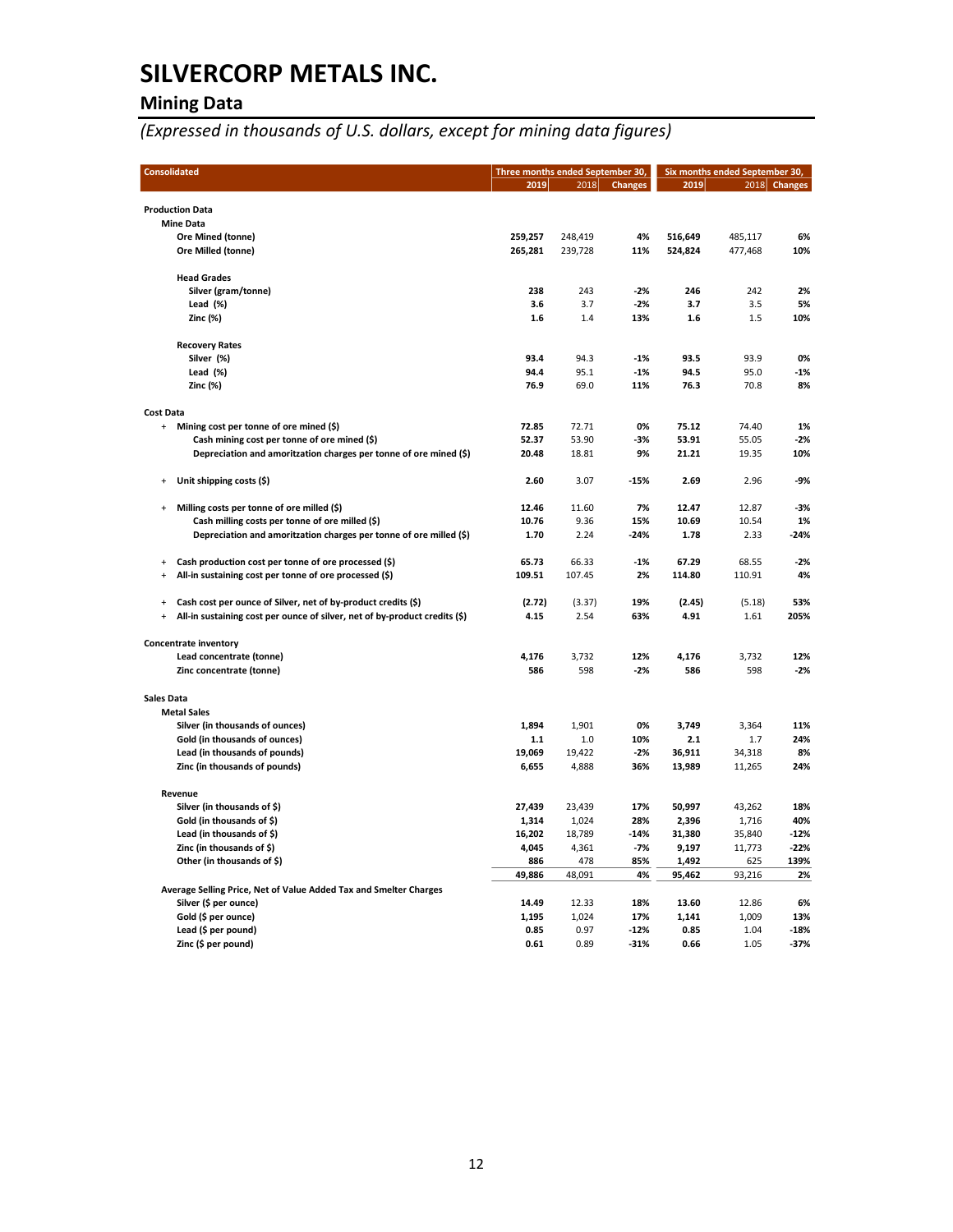## **Mining Data**

# *(Expressed in thousands of U.S. dollars, except for mining data figures)*

| <b>Ying Mining District</b>                                                             | Three months ended September 30, |         |              | Six months ended September 30, |         |         |  |
|-----------------------------------------------------------------------------------------|----------------------------------|---------|--------------|--------------------------------|---------|---------|--|
|                                                                                         | 2019                             |         | 2018 Changes | 2019                           | 2018    | Changes |  |
|                                                                                         |                                  |         |              |                                |         |         |  |
| <b>Production Data</b>                                                                  |                                  |         |              |                                |         |         |  |
| <b>Mine Data</b>                                                                        |                                  |         |              |                                |         |         |  |
| Ore Mined (tonne)                                                                       | 176,085                          | 180,662 | $-3%$        | 352,669                        | 337,393 | 5%      |  |
| Ore Milled (tonne)                                                                      | 179,147                          | 172,200 | 4%           | 356,828                        | 328,129 | 9%      |  |
| <b>Head Grades</b>                                                                      |                                  |         |              |                                |         |         |  |
| Silver (gram/tonne)                                                                     | 306                              | 308     | $-1%$        | 318                            | 315     | 1%      |  |
| Lead $(\%)$                                                                             | 4.5                              | 4.6     | -3%          | 4.5                            | 4.6     | $-1%$   |  |
| Zinc (%)                                                                                | 0.8                              | 0.9     | $-11%$       | 0.9                            | 1.0     | $-14%$  |  |
| <b>Recovery Rates</b>                                                                   |                                  |         |              |                                |         |         |  |
| Silver (%)                                                                              | 96.2                             | 96.1    | 0%           | 96.0                           | 96.1    | 0%      |  |
| Lead (%)                                                                                | 95.7                             | 95.6    | 0%           | 95.7                           | 95.8    | 0%      |  |
| Zinc (%)                                                                                | 58.6                             | 51.2    | 15%          | 58.5                           | 52.9    | 11%     |  |
|                                                                                         |                                  |         |              |                                |         |         |  |
| <b>Cost Data</b><br>$+$<br>Mining cost per tonne of ore mined (\$)                      | 85.63                            | 81.50   | 5%           | 88.55                          | 86.50   | 2%      |  |
| Cash mining cost per tonne of ore mined (\$)                                            | 59.26                            | 58.65   | 1%           | 61.16                          | 62.15   | $-2%$   |  |
| Depreciation and amoritzation charges per tonne of ore mined (\$)                       | 26.37                            | 22.85   | 15%          | 27.39                          | 24.35   | 12%     |  |
|                                                                                         |                                  |         |              |                                |         |         |  |
| Unit shipping costs (\$)<br>$\ddot{}$                                                   | 3.82                             | 4.26    | $-10%$       | 3.82                           | 4.28    | $-11%$  |  |
| Milling costs per tonne of ore milled (\$)<br>$\ddot{}$                                 | 11.53                            | 10.47   | 10%          | 11.23                          | 11.48   | $-2%$   |  |
| Cash milling cost per tonne of ore milled (\$)                                          | 9.81                             | 8.54    | 15%          | 9.48                           | 9.37    | 1%      |  |
| Depreciation and amoritzationation charges per tonne of ore milled (\$)                 | 1.72                             | 1.93    | $-11%$       | 1.75                           | 2.11    | $-17%$  |  |
|                                                                                         |                                  |         |              |                                |         |         |  |
| Cash production cost per tonne of ore processed (\$)<br>$\ddot{}$                       | 72.89                            | 71.45   | 2%           | 74.57                          | 75.80   | $-2%$   |  |
| All-in sustaining cost per tonne of ore processed (\$)<br>$\ddot{}$                     | 117.37                           | 108.75  | 8%           | 123.24                         | 116.17  | 6%      |  |
| Cash cost per ounce of Silver, net of by-product credits (\$)<br>$\ddot{}$              | (1.95)                           | (2.80)  | 30%          | (1.70)                         | (4.27)  | 60%     |  |
| All-in sustaining cost per ounce of Silver, net of by-product credits (\$)<br>$\ddot{}$ | 3.40                             | 1.52    | 124%         | 4.10                           | 0.75    | 447%    |  |
| <b>Concentrate inventory</b>                                                            |                                  |         |              |                                |         |         |  |
| Lead concentrate (tonne)                                                                | 3,580                            | 3,452   | 4%           | 3,580                          | 3,452   | 4%      |  |
| Zinc concentrate (tonne)                                                                | 550                              | 230     | 139%         | 550                            | 230     | 139%    |  |
|                                                                                         |                                  |         |              |                                |         |         |  |
| <b>Sales Data</b>                                                                       |                                  |         |              |                                |         |         |  |
| <b>Metal Sales</b>                                                                      |                                  |         |              |                                |         |         |  |
| Silver (in thousands of ounces)                                                         | 1,711                            | 1,765   | $-3%$        | 3,373                          | 3,078   | 10%     |  |
| Gold (in thousands of ounces)                                                           | $1.1$                            | 1.0     | 10%          | 2.1                            | 1.7     | 24%     |  |
| Lead (in thousands of pounds)                                                           | 16,389                           | 17,359  | -6%          | 31,225                         | 30,672  | 2%      |  |
| Zinc (in thousands of pounds)                                                           | 1,428                            | 1,648   | -13%         | 3,518                          | 3,781   | $-7%$   |  |
| Revenue                                                                                 |                                  |         |              |                                |         |         |  |
| Silver (in thousands of \$)                                                             | 25,481                           | 22,140  | 15%          | 47,211                         | 40,490  | 17%     |  |
| Gold (in thousands of \$)                                                               | 1,314                            | 1,024   | 28%          | 2,396                          | 1,716   | 40%     |  |
| Lead (in thousands of \$)                                                               | 13,945                           | 16,822  | $-17%$       | 26,638                         | 32,097  | $-17%$  |  |
| Zinc (in thousands of \$)                                                               | 960                              | 1,464   | $-34%$       | 2,624                          | 3,980   | $-34%$  |  |
| Other (in thousands of \$)                                                              | 598                              | 296     | 102%         | 1,203                          | 430     | 180%    |  |
|                                                                                         | 42,298                           | 41,746  | 1%           | 80,072                         | 78,713  | 2%      |  |
| Average Selling Price, Net of Value Added Tax and Smelter Charges                       |                                  |         |              |                                |         |         |  |
| Silver (\$ per ounce)                                                                   | 14.89                            | 12.54   | 19%          | 14.00                          | 13.15   | 6%      |  |
| Gold (\$ per ounce)                                                                     | 1,195                            | 1,024   | 17%          | 1,141                          | 1,009   | 13%     |  |
| Lead (\$ per pound)                                                                     | 0.85                             | 0.97    | $-12%$       | 0.85                           | 1.05    | $-19%$  |  |
| Zinc (\$ per pound)                                                                     | 0.67                             | 0.89    | $-25%$       | 0.75                           | 1.05    | $-29%$  |  |